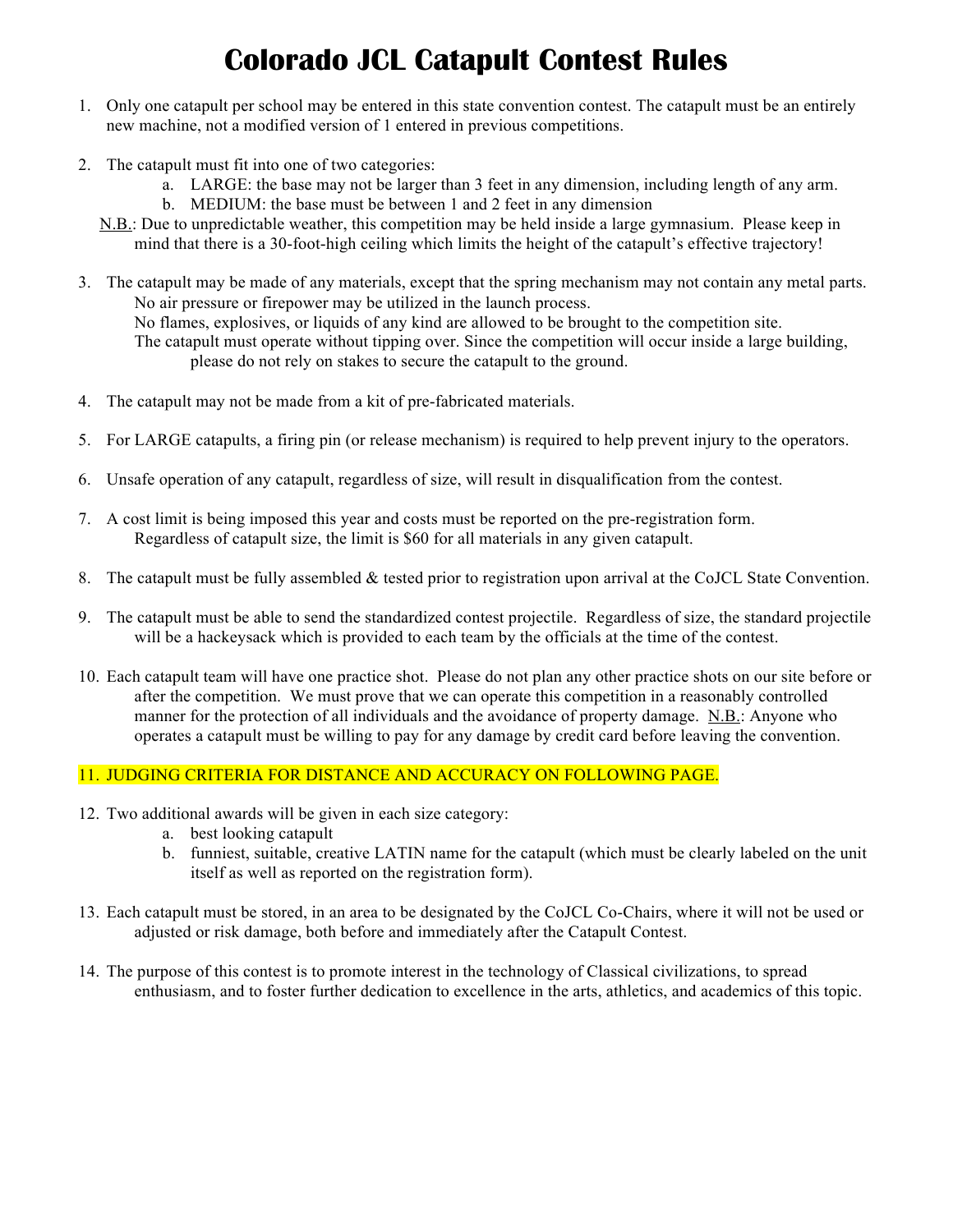### **Accuracy in Catapult Competition:** "Ratio of Accuracy to Distance"

We should count accuracy as a function of distance, otherwise-to illustrate with an extreme, but obvious example--a catapult that shoots two five-foot shots with a distance between them of five feet (50% of the total distance shot) would win over a catapult that shot two 150-foot shots with a difference between them of ten feet  $(6.67\%$  of the distance). The latter actually is accuracte, while the former is in fact quite inaccurate; converted to the scale of the 150-foot shot, the distance between shots would be 150 feet-no comparison at all. Thus I suggest the following formula to calculate accuracy as a percentage of distance and stated as a range from zero (dead-on with both shots) to one (as far apart as possible). Zero to one is nice and clean.

#### Procedure:

Divide the distance between shots ("Accuracy" A) by the sum of the two tosses (T) to find a ratio of accuracy to distance  $(R)$ :

 $A \div (T + T) = R$ 

Lower ratios equal higher accuracy.

#### **Notes and Examples:**

For ease of comparison we will stick to round numbers.

Obviously the distance between shots cannot be higher than the sum of the two shots' distances (supposing someone shot the two in opposite directions). For example, two 100-foot shots in opposite directions could have a distance between them of 200 feet. Divide that 200-foot distance by the sum of the two shots, also 200 feet, and you arrive at an accuracy ratio of 1.00-the theoretical limit (and dangerous for the people watching).  $200 \div (100 + 100) = 1.00$ .

Just as obviously the best accuracy would be two shots with no distance between them at all. For example, two 100-foot shots could have a distance between them of zero feet. Divide that distance of zero by the sum of the two shots, 200 feet, and you arrive at an accuracy ratio of  $0.00$ --the other theoretical limit (and dangerous for the approaching enemy).  $0 \div (100 + 100) = 0.00$ 

Two 100-foot shots with 3 feet between them:  $3 \div (100 + 100) = 0.015$ Two 100-foot shots with 4 feet between them:  $4 \div (100 + 100) = 0.02$ 

Thus we see that the lower the ratio of accuracy to distance, the better the shot.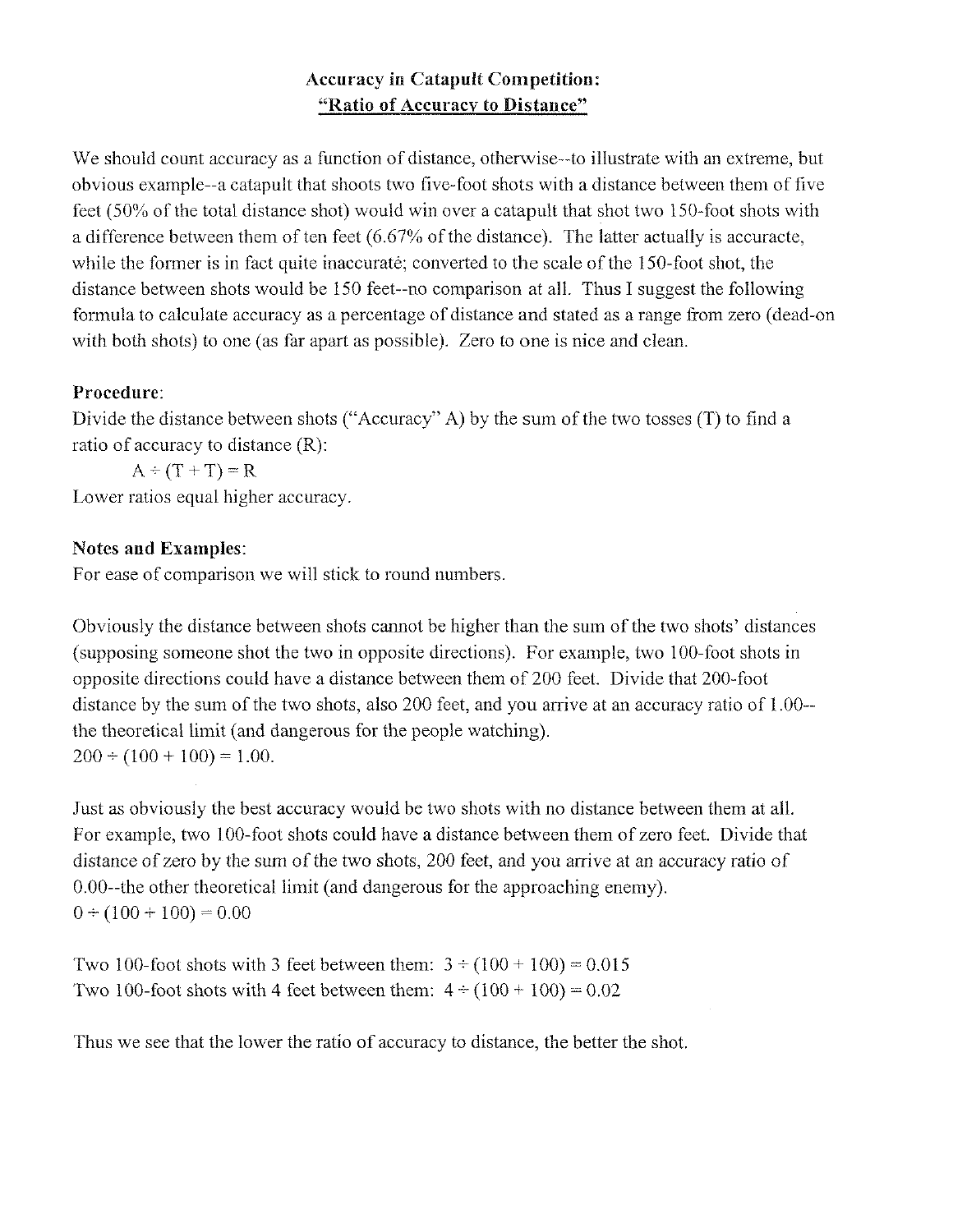### **Colorado JCL Catapult Contest Registration Form**

**In order to plan for the smooth operation of this contest, a pre-registration is required.** 

|                                                        |                                            | CATAPULT NAME (if known):                                                                                                                                                                                                                                                                                                                                                    |
|--------------------------------------------------------|--------------------------------------------|------------------------------------------------------------------------------------------------------------------------------------------------------------------------------------------------------------------------------------------------------------------------------------------------------------------------------------------------------------------------------|
|                                                        | CATAPULT SIZE (circle one): MEDIUM / LARGE |                                                                                                                                                                                                                                                                                                                                                                              |
|                                                        | TOTAL COST of MATERIALS for CATAPULT \$    | (N.B.: Provide a detailed, itemized list of costs on the back of this form)                                                                                                                                                                                                                                                                                                  |
|                                                        |                                            |                                                                                                                                                                                                                                                                                                                                                                              |
|                                                        |                                            | JCL SPONSOR's signature (required for permission to enter this contest)<br>It is strongly suggested that the JCL Sponsor sign this form only after all information & signatures have been provided                                                                                                                                                                           |
|                                                        |                                            |                                                                                                                                                                                                                                                                                                                                                                              |
|                                                        |                                            | CAPTAIN's HOME PHONE : $\qquad \qquad$ $\qquad \qquad$ $\qquad \qquad$ &/or E-MAIL:                                                                                                                                                                                                                                                                                          |
|                                                        |                                            | Both signatures requested below are required, regardless of the age of the student team captain, to confirm that the following<br>statement is true. In addition, the accompanying Liability Release form must be completed by the parent of each team member.<br>"I have read and understood the 15 rules provided for the CoJCL Catapult Contest. I agree to follow them." |
|                                                        |                                            |                                                                                                                                                                                                                                                                                                                                                                              |
|                                                        |                                            |                                                                                                                                                                                                                                                                                                                                                                              |
| ADDITIONAL CATAPULT TEAM MEMBERS :                     | may operate a catapult at this event.      | Only students whose names are listed on this form and who have a Liability Release completed by a parent                                                                                                                                                                                                                                                                     |
|                                                        |                                            | "I have read and understood the 15 rules provided for the CoJCL Catapult Contest.<br>I agree to follow them."                                                                                                                                                                                                                                                                |
|                                                        |                                            |                                                                                                                                                                                                                                                                                                                                                                              |
| $\mathbf{I}^{\circ}$<br>I agree to follow them."       |                                            | have read and understood the 15 rules provided for the CoJCL Catapult Contest.<br>$&$ date:                                                                                                                                                                                                                                                                                  |
| $\mathfrak{c}$<br>$\frac{1}{1}$ agree to follow them." |                                            | have read and understood the 15 rules provided for the CoJCL Catapult Contest.                                                                                                                                                                                                                                                                                               |
|                                                        |                                            | $&$ date:                                                                                                                                                                                                                                                                                                                                                                    |
|                                                        |                                            |                                                                                                                                                                                                                                                                                                                                                                              |